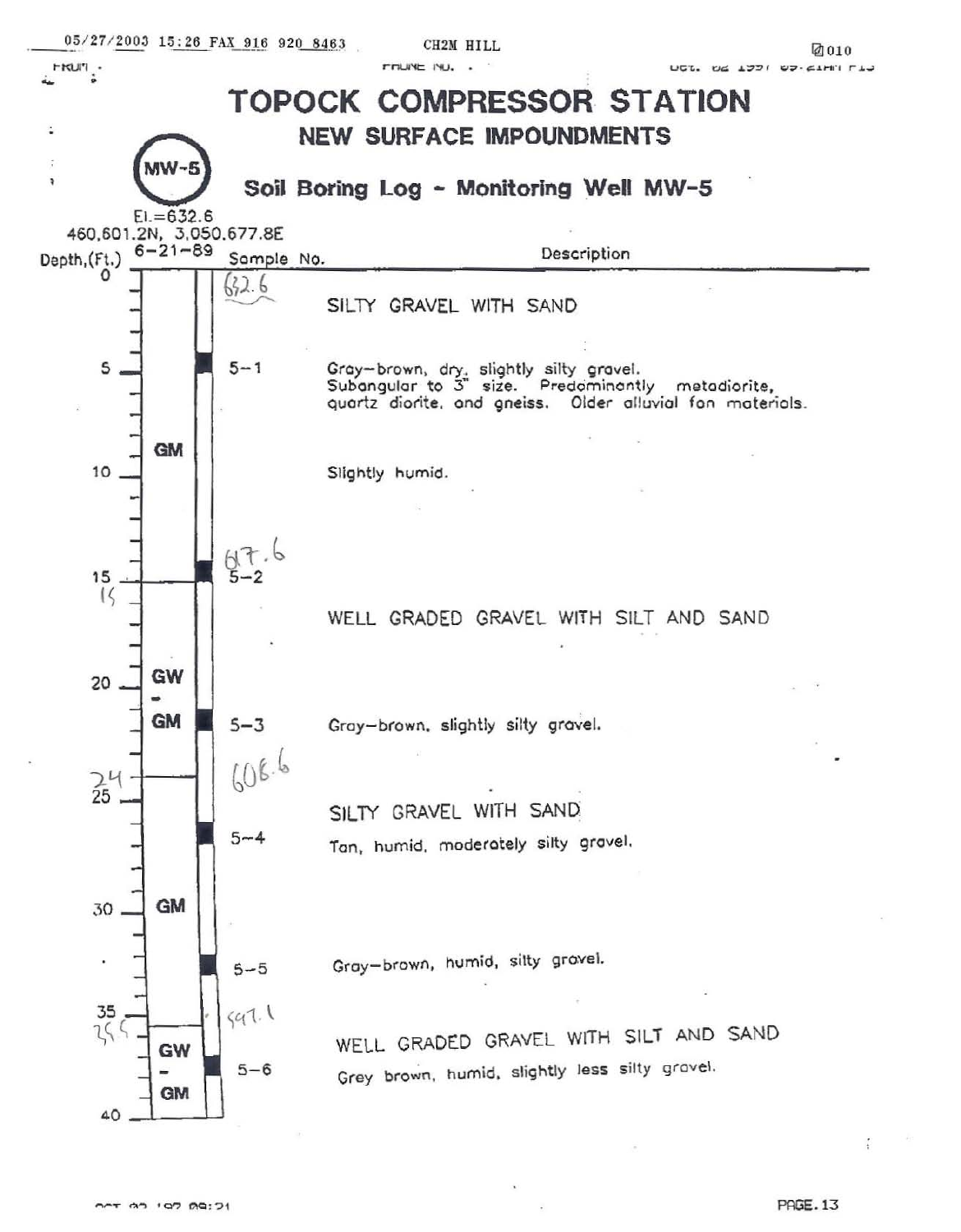Ø011

**TOPOCK COMPRESSOR STATION NEW SURFACE IMPOUNDMENTS** Soil Boring Log - Monitoring Well MW-5 Sheet 2 of 5 Description Depth, (Ft.) Sample No.  $40$ **GM** WELL GRADED GRAVEL WITH SILT AND SAND  $5 - 7$  $\overline{a}$ Tan-brown, moist\humid, silty grovel. GW 45  $45.5$  $5671$ SILTY SAND WITH GRAVEL **SM**  $5 - 8$ Slightly reddish brown, humid, medium fine silty sand with grovel.  $6826$ 50 50 SILTY GRAVEL WITH SAND  $5 - 9$ **GM** Tan-brown, humid, silty grovel. 55  $56$  $5 - 10$   $16.6$ SILTY SAND WITH GRAVEL Brown, humid, fairly grovelly silty sand. 60 **SM** Brown, humid, medium coorse silty sand with occassional coorse gravel to 3" and abundant smaller, subangular gravel.  $5 - 11$ 65  $5 - 12$  $69,000$  $\frac{1}{6}$ SILTY GRAVEL WITH SAND **GM** Brown, humid slightly silty medium-fine gravel.  $510.6$ 72 SILTY SAND WITH GRAVEL **SM**  $5 - 13$ Brown, silty sand with small gravel.  $558.1$  $74.575$ SILTY GRAVEL WITH SAND **GM** Brown, humid, silty gravel with sand. 80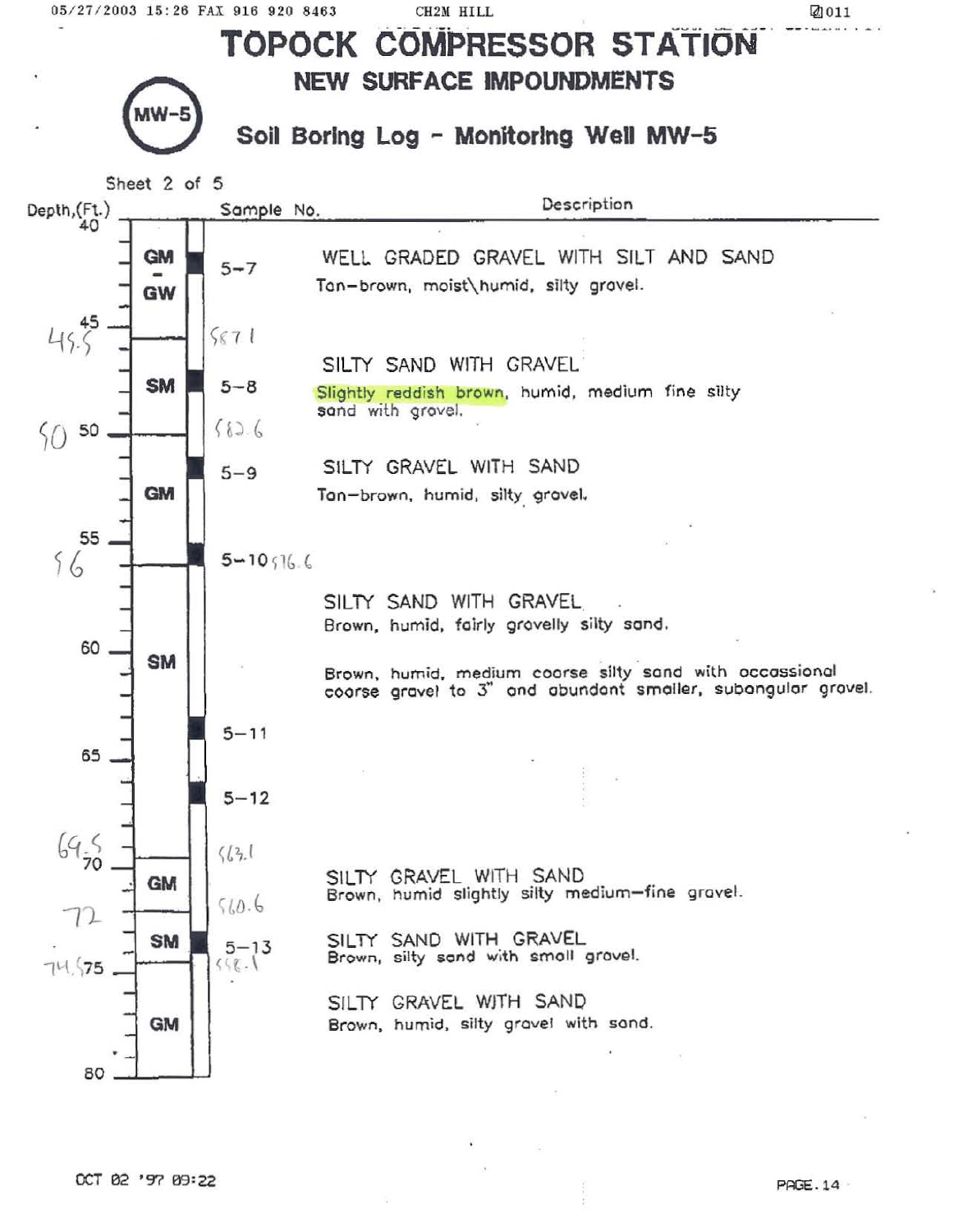$1, 1$  $IVU, JJIL$ 

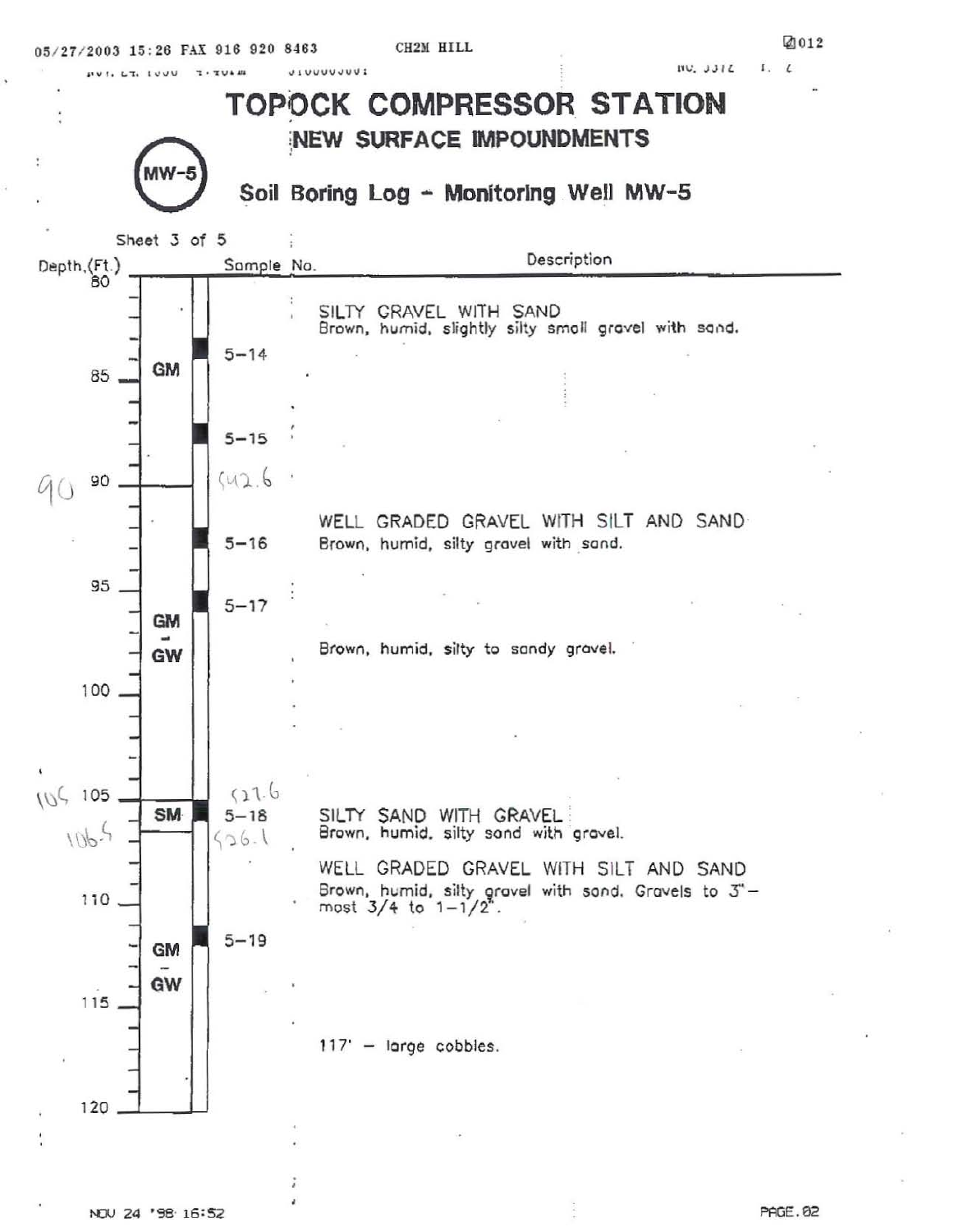